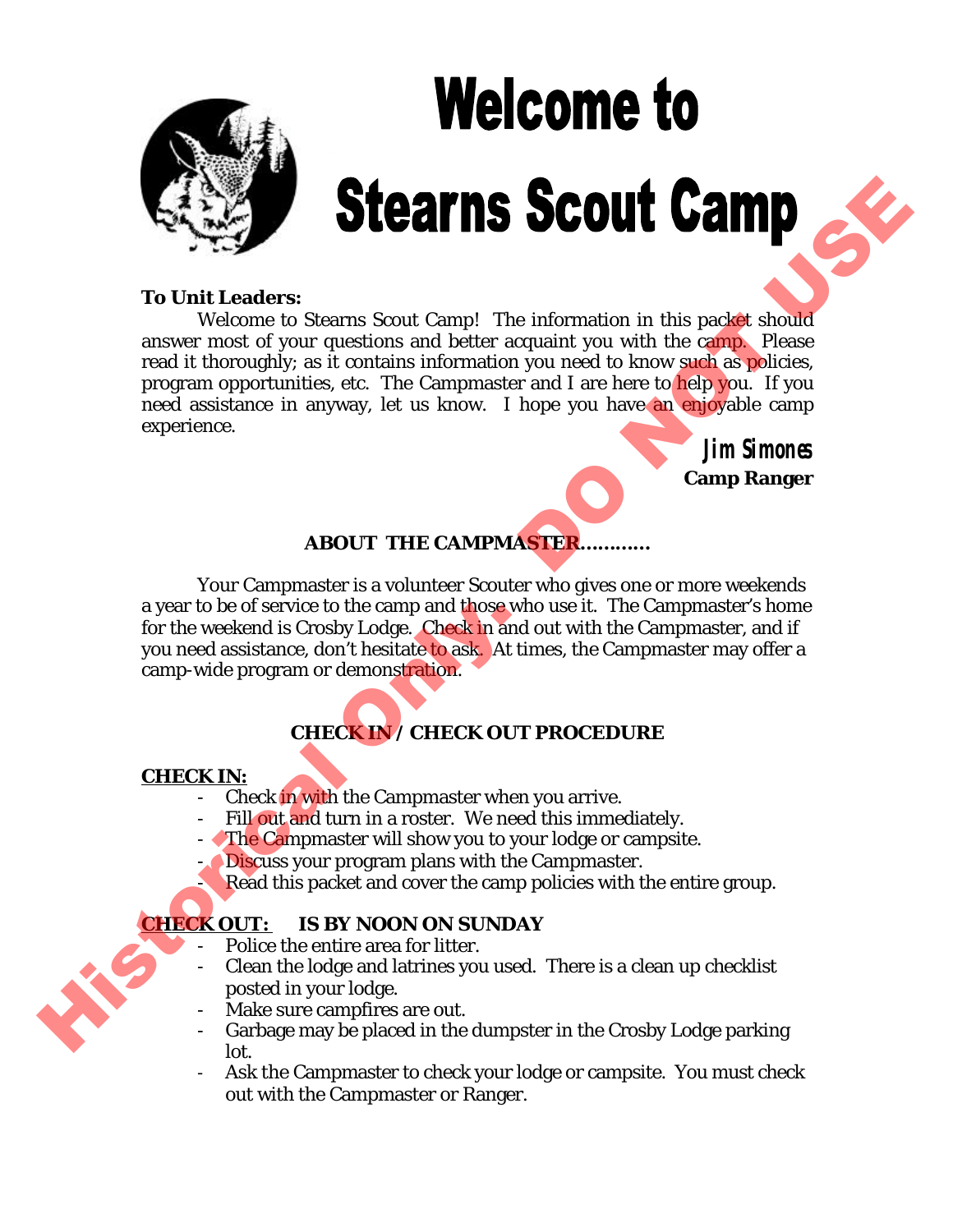## **CAMP POLICIES**

This camp belongs to the Viking Council, Boy Scouts of America. Therefore, as Scouts and Scouters, it belongs to you. Please treat it as if it were yours, and preserve it for future generations.

**VEHICLES** The camp speed limit is 15 mph. Each passenger must have a seat belt. No passengers are allowed in the back of trucks, or on trailers, tailgates, running boards, etc. All vehicles are to remain on the road or in designated parking areas. All gear is to be carried into the site. ATV's, dirt bikes, and snowmobiles are prohibited. many to you. These effects in the start were youts, that preserve<br>the allowed in the back of trucks, or on trailers, tailgates, vehicles are to remain on the road or in designated particular<br>carried into the site. ATV's, d

**FIRES** Campfires are to be built only in designated rings. State law requires that campfires not exceed three feet in diameter and three feet in height. The Camp Ranger may prohibit campfires during extremely dry conditions.

**CHEMICAL FUELS** Liquid fuels and propane may only be used under direct adult supervision. Liquid fuels are not recommended. Chemical fuels and open flames are prohibited in tents. Chemical fuels may not be used to start fires.

**ADULT LEADERSHIP** Units must have at least two adult leaders in camp at all times. No youth are allowed to wander about camp without adult supervision. You are responsible for your Scouts and their actions!

**CONSERVATION** Please conserve our natural resources. No digging, trenching, or raking is allowed. Standing brush or timber is not to be cut without approval of the Camp Ranger. Use camp toilets and latrines properly; do not dispose of garbage, cans, wash water, etc. in these facilities.

**FIREARMS AND ARCHERY EQUIPMENT** Firearms and archery equipment are available at camp for unit activities. Personal firearms and archery equipment are allowed only with prior approval of the Camp Ranger, and must be checked in upon arrival. No ammunition of any kind may be brought to camp.

**RANGES** The rifle, BB gun, shotgun, and archery ranges are available to your unit. If you wish to use them, make arrangements with the Campmaster. An NRA certified instructor is required to run a rifle or shotgun shoot. A state or Council certified instructor is required for BB guns and archery shoots. If you don't have qualified instructors, we may be able to provide them with advance notice. Written parental permission is required to use firearms, including BB guns. upon arrival. No ammunition<br>
RANGES The rifle, BB g<br>
unit. If you wish to use them<br>
certified instructor is require<br>
certified instructor is require<br>
qualified instructors, we may<br>
parental permission is require<br> **BEACHES** 

**BEACHES** You are welcome and encouraged to use the waterfront facilities at camp. The SAFE SWIM DEFENSE PLAN and SAFETY AFLOAT PLAN must be followed.

**PETS** Pets are not allowed in camp.

ALCOHOL AND UNLAWFUL DRUGS Are not allowed in camp.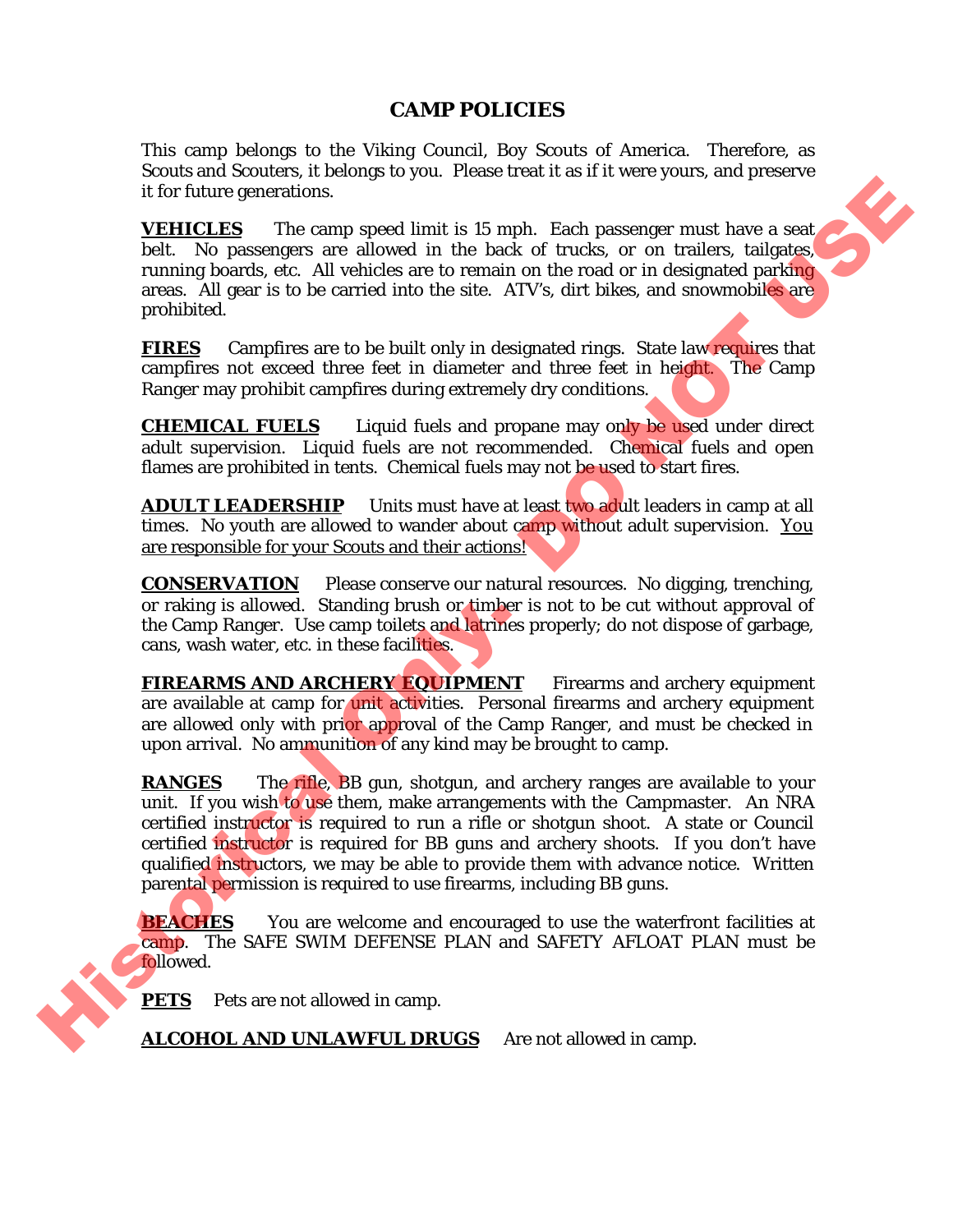# **FACILITIES AND PROGRAM IDEAS**

Make sure the program activities you choose are age and ability appropriate for your Scouts!

### **WATERFRONT**

- SWIMMING …..follow the Safe Swim Defense Plan.
- BOATING AND CANOEING …..follow the Safety Afloat Plan.
- FISHING…..try Lake Caroline or the Clearwater River.

### **FIELD SPORTS**

- RIFLE RANGE…..for Boy Scouts with a qualified instructor.
- SHOTGUN RANGE…..for Boy Scouts with a qualified instructor.
- BB GUN RANGE…..for all Scouts with a qualified instructor.
- ARCHERY RANGE…..for all Scouts with a qualified instructor.
- ORIENTEERING…..40 permanent markers, detailed maps.
- DISC GOLF.....two nine-hole courses, get discs from Campmaster.

### **WINTER ACTIVITIES**

- CROSS-COUNTRY SKIING.....over eight miles of trails.
- SNOWSHOEING.....explore places you can't get to in the summer.
- SLIDING …..can you handle Rambo Hill? Lighted until 11:00 p.m.
- BROOMBALL…..try some friendly competition.
- POLAR DOME…..a neat way to build quinzees.
- ICE FISHING …..try Clearwater Lake.

### **ADVANCEMENT**

- PIONEERING .....treated pioneering poles are available.
- SKILL KITS.....many kits are available to supplement your program.
- NATURE TRAIL.....take a hike on the self-guided nature trail.
- NIGHT SKIES…..check out those stars.
- HIKING .....there are many miles of trails.
- ORIENTEERING.....40 permanent markers, detailed maps.

### **MISCELLANEOUS**

- RELIGIOUS SERVICES.....see Campmaster for materials.
- CONFIDENCE COURSE…..obstacle course.
- CHALLENGE COURSE…..a head to head challenge.
- TRADING POST.....hours posted at Crosby Lodge.
- MOVIES…..VCR/monitor and tapes available for rent.

*Use your imagination. The more your Scouts enjoy their camping experience, the longer they will stay in the Scouting program.* Historical Only. DO NOT USE



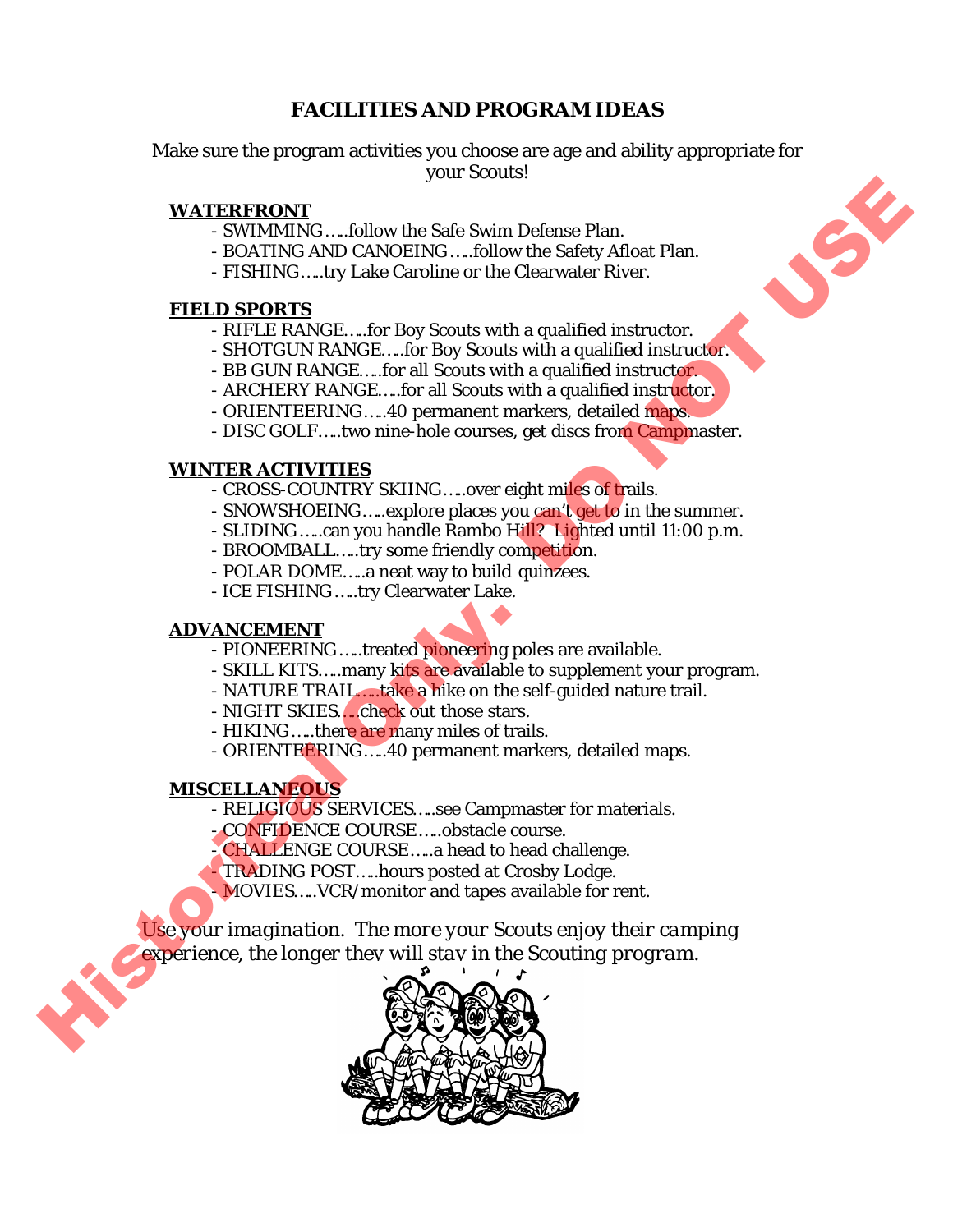

### **WEBELOS ACTIVITY KITS**

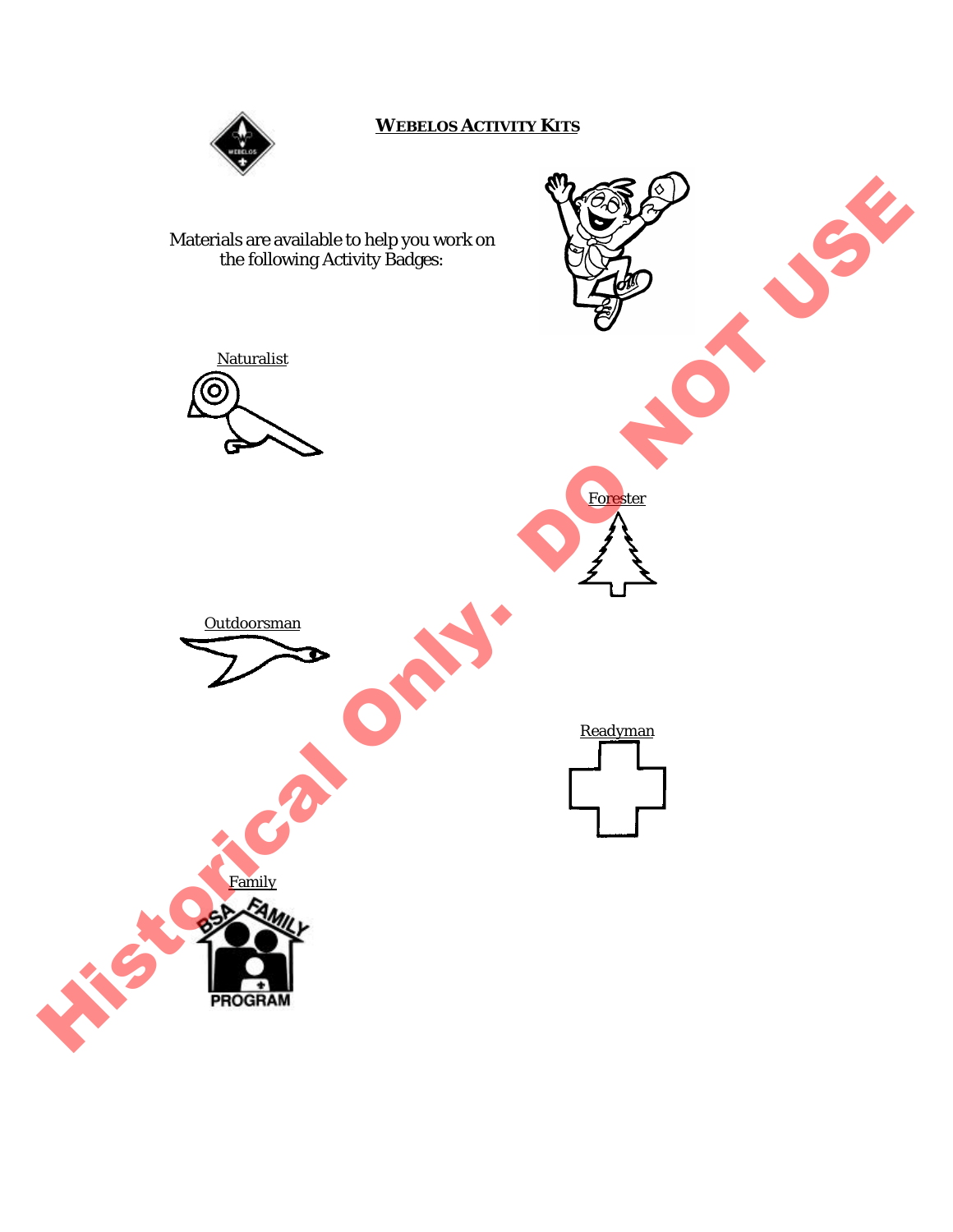# **BOY SCOUT SKILL KITS**

### **Beginner's Compass Game Kit**

• *Prepackaged, this familiar circle compass game introduces compass use.*

### **Official Scout Compass Game Kit**

• *The familiar 100 ft. rope game. Use Boy Scout Handbook for instructions on compass use.*

### **Map & Compass Kit**

• *More comprehensive than Beginner's Compass Kit, includes instructions for map & compass, orienteering, more compass use and map making.*

### **Super Orienteering Kit**

• *Variety of activities and games for a comprehensive exposure to orienteering. Includes circle game, 100 ft. line game, Map & Compass Kit information.*

### **Campfire Program Kit**

• *To be used for planning and during a successful campfire program.*

### **Dutch Oven Cooking Kit**

• *Numerous recipes and instructions for camp cooking. You supply the food; suggested: Swiss steak, baked potato, veg. Stew, pizza, baked eggs, lazy cobbler (sliced peaches, cake mix, cinnamon, margarine).*

### **Fire Building Kit**

• *DO NOT BURN ANY ITEM in this kit. This kit is for practice setting up different types of fires as well as using kinds of woods. IF you're going to start a fire, you will need to gather tinder and wood.*

### **First Aid Kit – "Dem Bones"**

• *Learn about and splint broken bones, sprains, strains, bone and joint injuries.*

### **First Aid Kit – "Mummyman Gets Carried Away"**

• *Learn about R.I.C.E., use elastic roller bandaging, pressure bandaging, do transports and carries.*

### **First Aid Kit – "Mad About 1st Aid Trivia Game"**

• *Games to play and amuse with cards to make up questions and supplies to enact 1st Aid. Info. cards include all areas except: Bones, sprains, strains, splinting, bandaging and carries. Find CPR, Hurry cases, shock, fishhook removal, object in the eye, heatstroke, diabetes, seizures, rescue knots, and more.* **CHECK CONSULTER AND ACTES AND ACTES AND ACTES AND ACTES AND ACTES (EVERY ACTES AND SCONT Handbook for instructions on compare the the Map & Compare Score (Every Preservation Control of the Compare Constructions (are Chem** 

### **Knife, Axe & Saw Sharpening Kit**

• *Practice safely sharpening and proper use of knife, axe, & saw.*

### **Knot Tying Kit**

• *Directions, ropes, materials for practicing and enrichment information.*

### **Rope Making Kit**

• *Experience twisting your own rope.*

### **Signaling & Communication Kit**

• *For a more fun-filled and challenging campout, try communicating in code, Morse Code, Wig Wagging (signal flags).*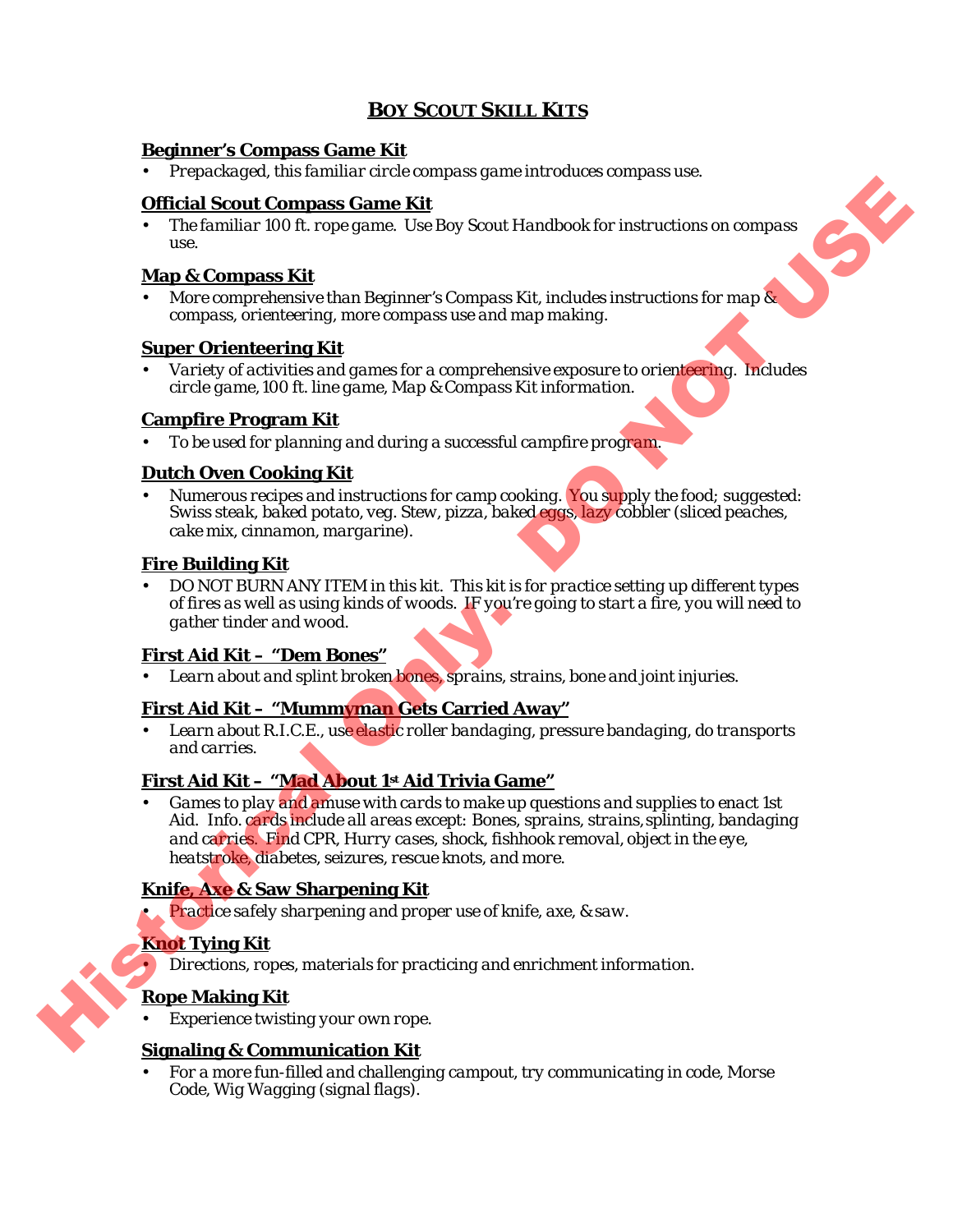# **EQUIPMENT RENTAL FEES**

Fees for non-Scouts are double

SCOUTS

Mattresses 1.00 / weekend



Archery 1.00 / shooter BB guns 1.00 / shooter .22 range 1.00 / 10 rounds Shotgun range 1.00 / 3 shots Cross country skis 4.00 / half day Snowshoes 4.00 / half day Sleds 1.00 / half day Broomball set 5.00 / 2 hours Polar dome Disc golf no charge, 8.00 per lost disc Canoes 5.00 / half day 15.00 / weekend Boats  $\bigcup_{x} \bigotimes_{x} \bigotimes_{x} \bigotimes_{x} (x)$  5.00 / half day 15.00 / weekend Tents  $5.00$  / weekend Tarps 3.00 / weekend Patrol box 8.00 / weekend Propane stove 8.00 / weekend VCR player  $&$  monitor  $5.00 / \text{half day}$ Mattresses<br>
Archery<br>
Archery<br>
Big gums<br>
Dio / shooter<br>
Dio / Shooter<br>
2.2 range<br>
Shotgum range<br>
Cross country skis<br>
Showshoes<br>
Skeds<br>
Brownhall set<br>
Dio / Durant day<br>
Skeds<br>
Dio / 2 hours<br>
Dio / Normal day<br>
Dio / Not day<br>



### **The rental fee does not include charges for damaged equipment**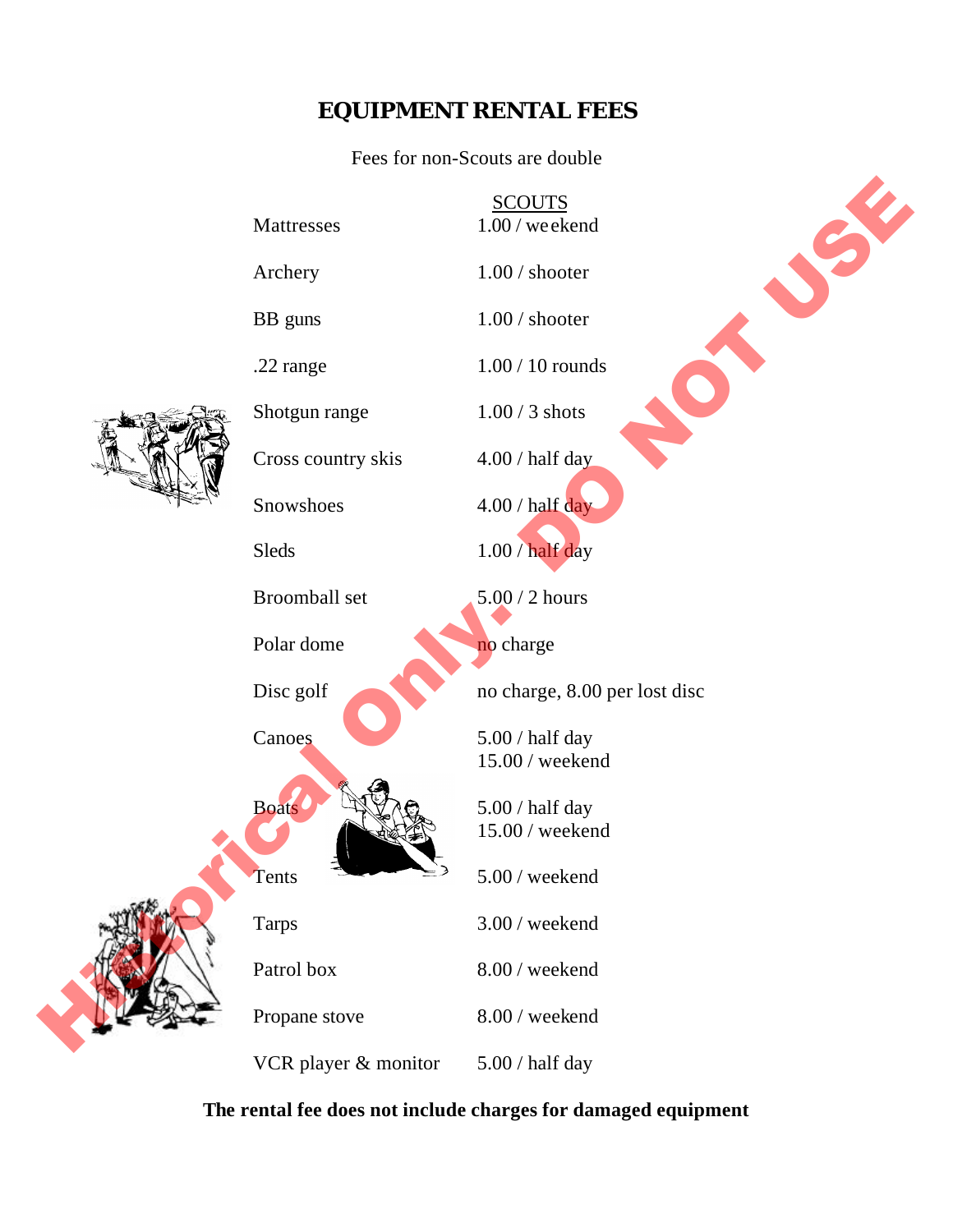**Map of Camp:**